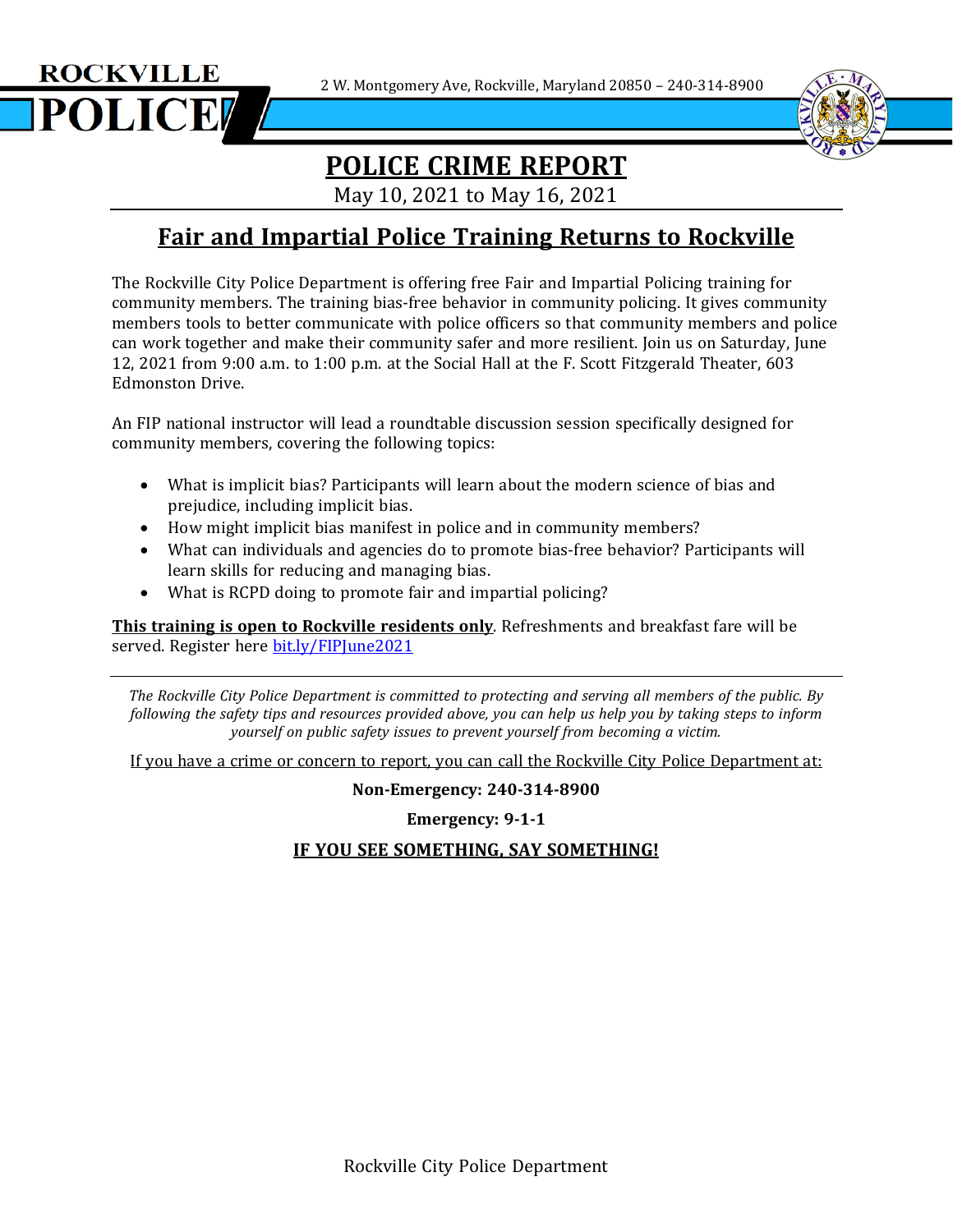### **Rockville City Police Reported Incidents**

 $\overline{a}$ The Rockville City Police Department provides a weekly Crime Report of serious incidents to serve as an overview of police activity occurring within the City Limits of Rockville. Please note this summary does not include every reported incident that has occurred during this time frame. **It is to be noted that the words "arrested" and "charged" do not imply guilt.**

## **ARRESTS**

05/11/21, a male, age 57, was arrested for second degree assault following an incident that occurred in the 1200 block of Veirs Mill Road.

05/12/21, a male, age 34, was arrested for driving under the influence following an incident that occurred at the intersection of Grand Champion Drive and Crooked Creek Drive.

05/14/21, a female, age 22, was arrested for disorderly conduct following an incident that occurred in the 700 block of Monroe Street.

05/14/21, a male, age 53, was arrested for shoplifting following an incident that occurred in the 400 block of Redland Boulevard.

# **INCIDENTS**

500 block Elmcroft Boulevard, the complainant reports that an unknown subject shattered a car window from between 10:00 a.m. and 2:00 p.m. on 05/11/21.

5700 block Fishers Lane, the complainant reports that an unknown subject removed a motor vehicle from a parking garage between 9:00 a.m. on 03/20/21 and 6:20 p.m. on 05/11/21. Report Received 5/11/21.

400 block Redland Boulevard, the complainant reports that an unknown subject removed personal care products from a business without paying for the items between 11:39 a.m. and 12:00 p.m. on 05/12/21.

1700 block East Jefferson Street, the complainant reports that an unknown subject removed a motor vehicle from a parking lot between 5:00 p.m. and 9:00 p.m. on 05/13/21.

Unit block Maryland, the complainant reports that an unknown subject removed a wallet containing credit cards and identification cards from an unsecured business between 8:30 p.m. and 9:41 p.m. on 05/13/21.



Rockville City Police Department ROCKVILLE CITY POLICE DEPARTMENT 2 W. MONTGOMERY AVENUE